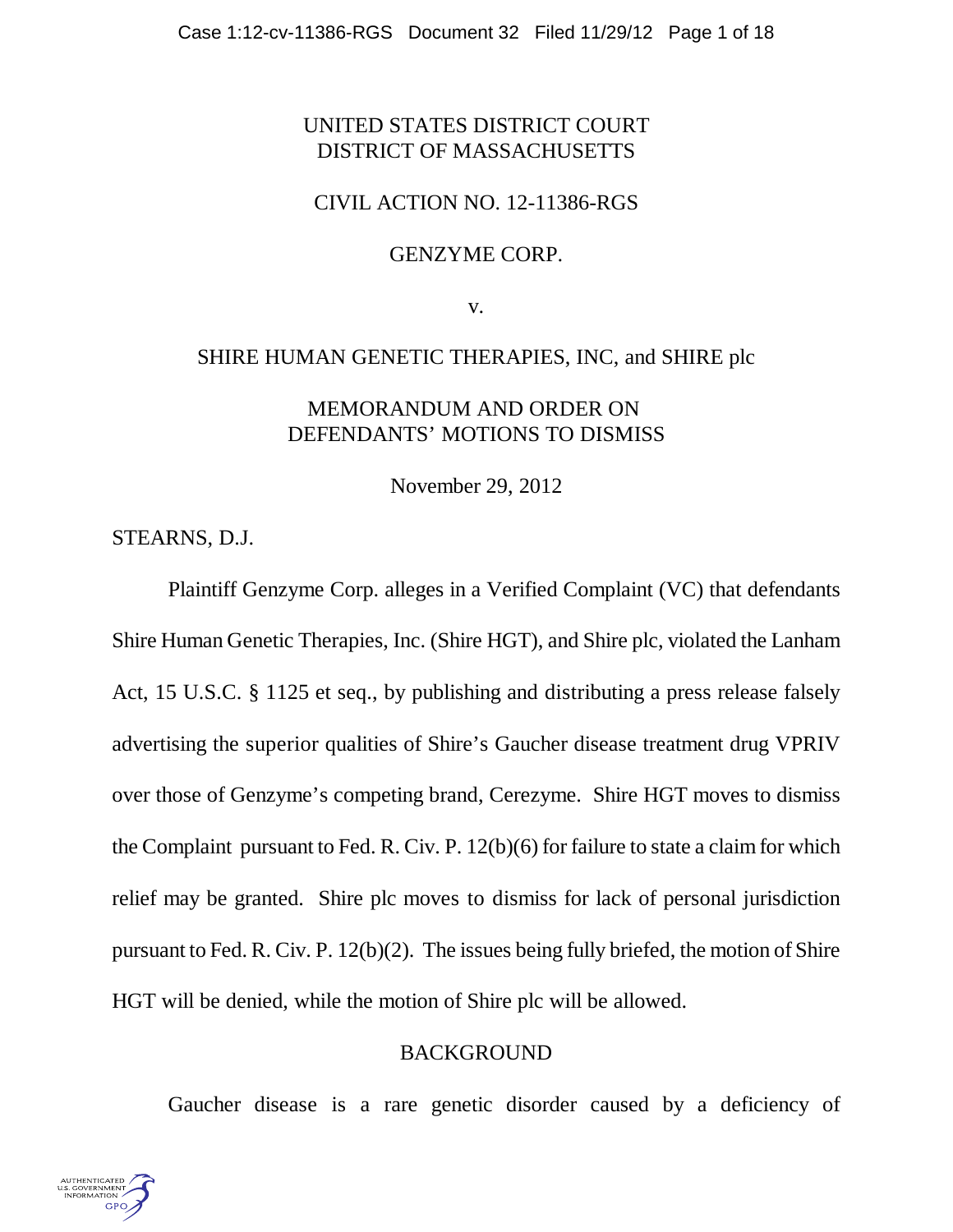#### Case 1:12-cv-11386-RGS Document 32 Filed 11/29/12 Page 2 of 18

glucocerebrosidase, an enzyme that breaks down fatty substances (lipids) that accumulate in body tissues. VC ¶ 10. Without the enzyme, the buildup of harmful amounts of lipids prevents cells and organs from functioning properly. *Id.* Symptoms of Gaucher disease include enlargement of the liver and spleen and reduced bone mineral density, bone thinning, and weakened bones that are easily fractured. *Id.* ¶¶ 10-12. Approximately 10,000 people worldwide, including 3,200 people in the United States, suffer from Gaucher disease. *Id.* 13. It is particularly prevalent among Ashkenazi Jews.

Genzyme, a subsidiary of Sanofi SA, is a Massachusetts biotechnology company that focuses on treatments for rare genetic disorders, including Gaucher disease. *Id.* ¶ 6. In 1994, Genzyme received Food and Drug Administration (FDA) approval to manufacture and sell a drug called Cerezyme (imiglucerase for injection), a long-term enzyme replacement therapy for patients with Type 1, the most common of the three types of Gaucher disease. *Id.* ¶¶ 11 & 14.Cerezyme acts like a naturally occurring enzyme and targets cells in which a buildup of lipids occurs. *Id.* ¶ 14. Over the years, Cerezyme has been used by approximately 6,000 Gaucher disease patients. *Id.*

Shire HGT is a specialty biopharmaceutical company that is incorporated in Delaware and headquartered in Massachusetts. *Id.* ¶ 7. Shire plc, a holding company and an indirect parent company of Shire HGT, is incorporated under the laws of the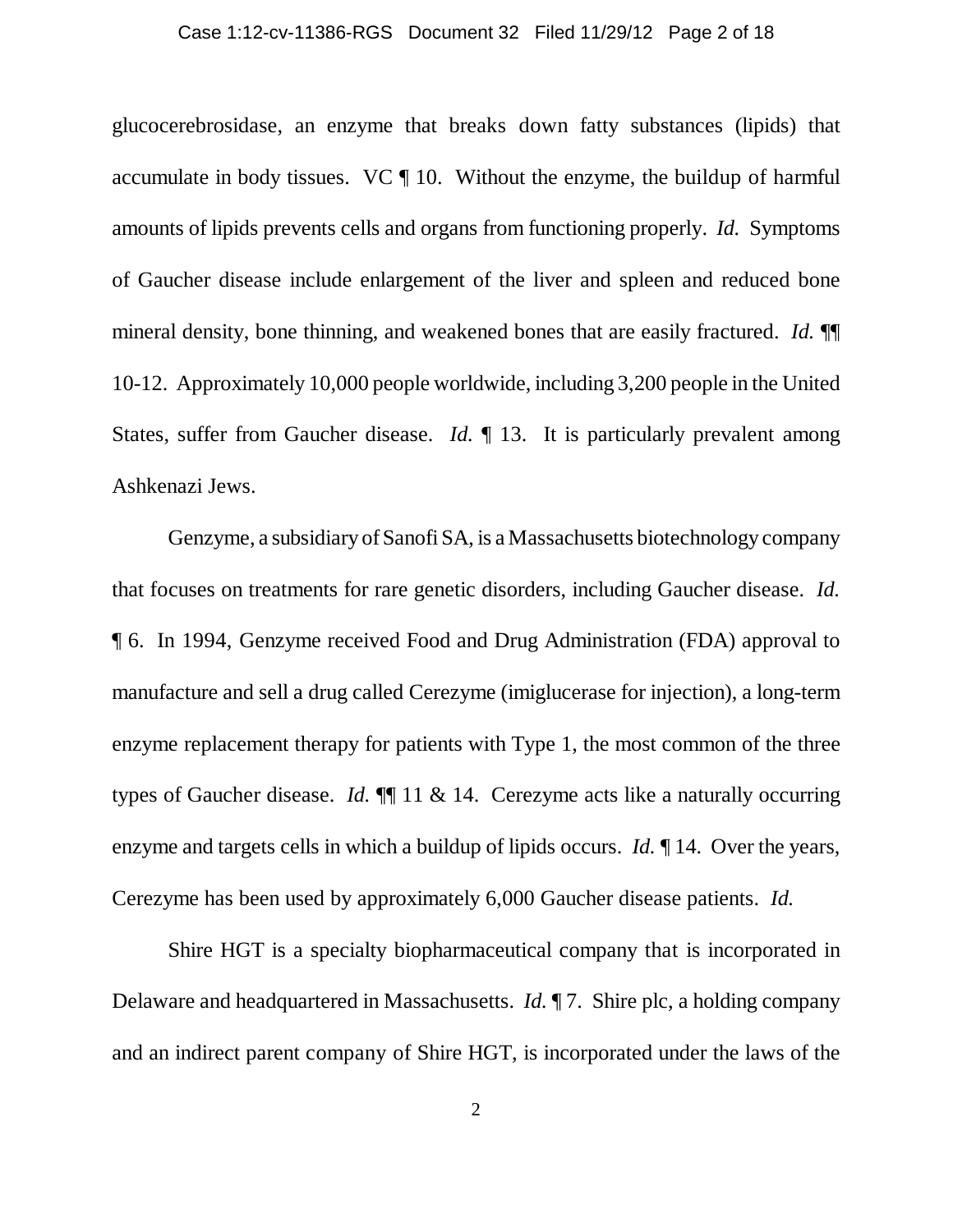Bailiwick of Jersey and is a tax resident of Ireland. Stewart Decl.  $\P\P$ 3 - 4 & 7.<sup>1</sup> Shire HGT manufactures and sells a long-term enzyme replacement therapy for Gaucher disease, called VPRIV (velaglucerase alfa for injection). VC ¶ 7. VPRIV received FDA approval in 2010. *Id.* ¶ 15. Cerezyme and VPRIV are the major players in the Gaucher disease enzyme replacement therapy market. *Id.* ¶ 16.

On June 28, 2012, Shire HGT issued a press release entitled "Shire's VPRIV (velaglucerase alfa for injection) Shows Significant Improvement in Gaucher-Related Bone Disease." VC ¶ 17 & Ex. A. The subheadline of the press release stated that "[i]n a head-to-head trial between VPRIV and Cerezyme (imiglucerase), only patients treated with VPRIV experienced statistically significant improvement in lumbar spine bone mineral density at 9 months." VC - Ex. A. The press release trumpeted "new data that show VPRIV (velaglucerase alfa for injection), the company's enzyme replacement therapy for [T]ype 1 Gaucher disease, significantly improved selected markers of Gaucher-related bone disease in patients."<sup>2</sup> *Id*. In particular,

[r]esults from a head-to-head Phase III study (HGT-GCB-039) of VPRIV and Cerezyme, and follow-on extension trial (HGT-GCB-044) of VPRIV,

<sup>&</sup>lt;sup>1</sup> For purposes of evaluating personal jurisdiction, the court may consider "facts" put forward by the defendants, to the extent that they are uncontradicted." *Negron-Torres v. Verizon Commc'ns, Inc.*, 478 F.3d 19, 23 (1st Cir. 2007).

<sup>&</sup>lt;sup>2</sup> The data was presented at the European Working Group on Gaucher Disease (EWGGD) meeting held in Paris, France, June 28-30, 2012.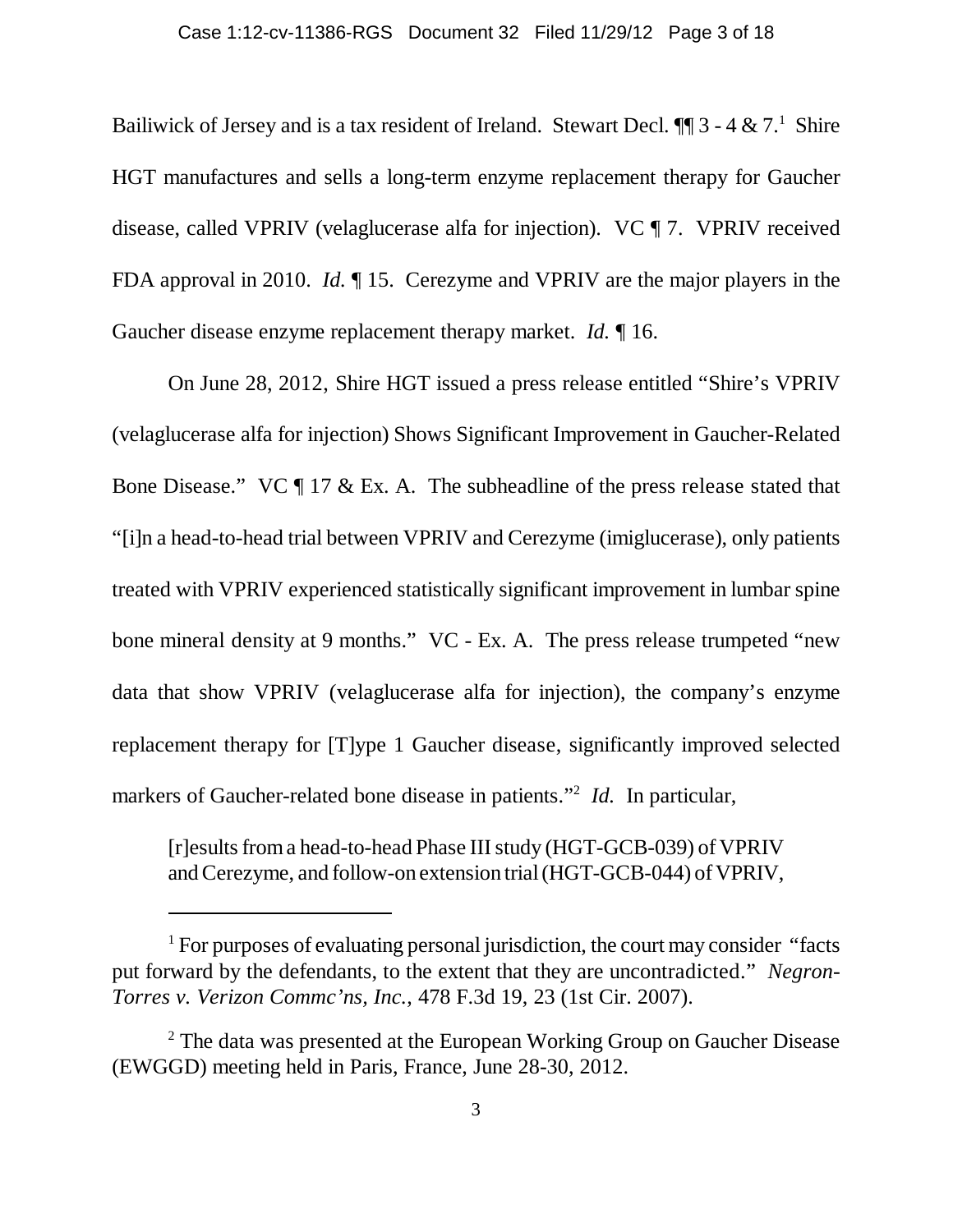demonstrate a statistically significant improvement in lumbar spine (LS) BMD [(bone mass density)] in Gaucher patients starting at nine months of treatment with VPRIV ( $P<0.05$ ). Patients participating in the study were administered 60 U/kg every other week of either VPRIV or Cerezyme for nine months as part of the HGT-GCB-039 study. All patients, including those who received Cerezyme, subsequently received 60 U/kg every other week of VPRIV for an additional 15 months in the extension trial (HGT-GCB-044).

Clinically and statistically significant improvement from baseline in mean LS Z-score was seen at nine months of treatment with VPRIV, but not in the cohort of patients treated with Cerezyme. BMD, evaluated as an exploratory endpoint in the Phase III and extension studies, was measured by dual-energy x-ray absorptiometry (DEXA scan). Median LS Z-scores at baseline were -1.46 (-3.50, 0.98) in patients treated with VPRIV, and -0.86 (-2.17, 2.02) in patients treated with Cerezyme. Mean changes from baseline in LS Z-scores at nine months were 0.33 (0.10, 0.55) and 0.06 (-0.22, 0.34), respectively. Following an additional 15 months of treatment, mean change in LS Z-scores improved to 0.64 (0.22, 1.06) for patients initially treated with VPRIV and improved to 0.54 (0.21, 0.87) for patients who switched to VPRIV from Cerezyme at nine months.

## *Id.*

Shire HGT posted the press release in an investor news section on Shire plc's webpage. VC ¶ 17, Cotrone Decl. ¶ 3.Shire HGT distributed the press release to PR Newswire for dissemination to interested media outlets. VC ¶ 19. *See also* Cotrone Decl. ¶ 3. Shire HGT also had its public relations agency distribute the press release to patient organizations serving the Gaucher community, including the National Gaucher Foundation. VC ¶ 20. *See also* Cotrone Decl. ¶ 3. Several news articles picked up on the press release and reported the clinical findings touted by Shire HGT.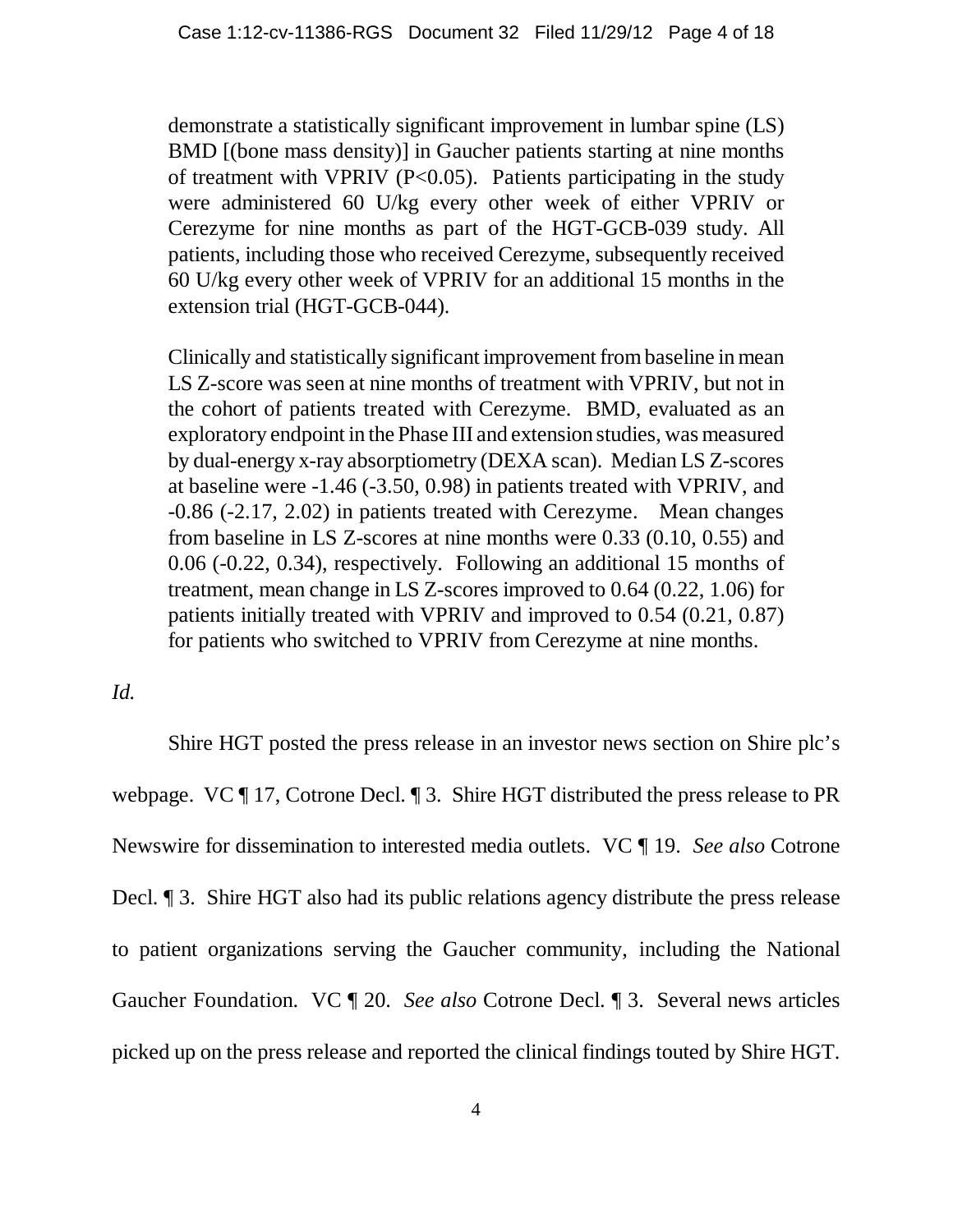VC ¶¶ 36-37.

On July 9, 2012, Genzyme wrote to Shire HGT outlining what it believed were methodological weaknesses in the data analysis reported in the press release. Genzyme demanded that Shire HGT retract the press release and the comparative claims promoting VPRIV as superior to Cerezyme. *Id.* ¶ 38-39. On July 23, 2012, Shire HGT informed Genzyme that it would not comply. *Id.* ¶ 41. Genzyme responded by filing this lawsuit on July 30, 2012. In its Verified Complaint, Genzyme alleges that the Shire HGT press release violated the false advertising prohibition of the Lanham Act. In limning the elements of the prohibition, Genzyme alleged that the press release was "directed at least to patients suffering from Type 1 Gaucher disease who require enzyme replacement therapy and to healthcare professionals who may treat Type 1 Gaucher patients," *id.* ¶ 45; that it "contain[ed] false and misleading claims about the nature of the clinical trials and retrospective analysis conducted on BMD [(bone mass density)] data . . . [and] false and misleading claims about the comparative capabilities of VPRIV and Cerezyme for improving BMD in Type 1 Gaucher patients," *id.* ¶ 29, *see also id.* ¶¶ 28-34; and that it "likely [has] materially influenced and likely will materially influence purchasing decisions in part because . . . customers . . . are led to believe incorrectly that the analysis described in the Shire Press Release demonstrated that VPRIV improves BMD better than Cerezyme . . . ." *Id.* ¶ 47.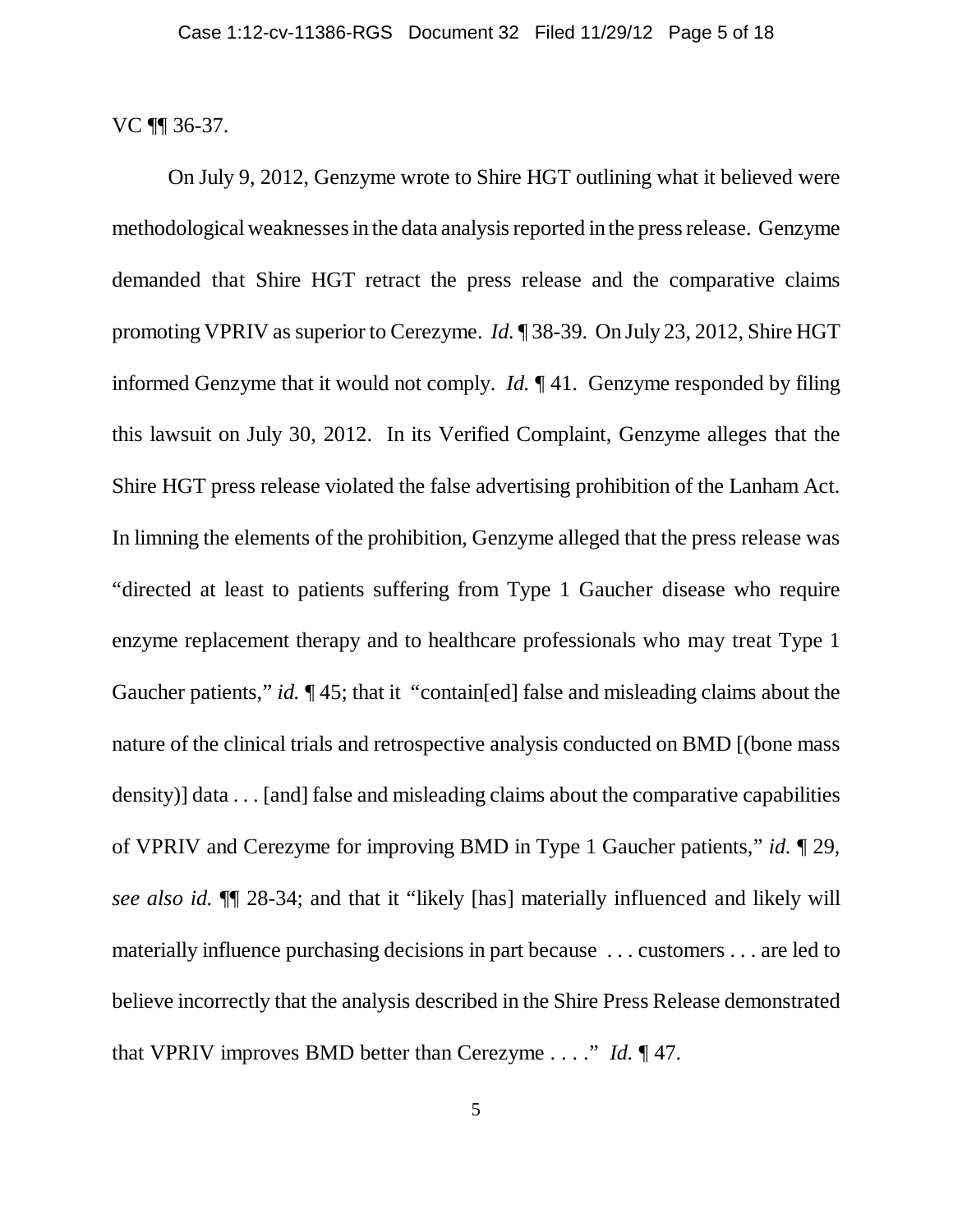### SHIRE HGT'S 12(b)(6) MOTION

To survive a motion to dismiss brought pursuant to Rule 12(b)(6), the factual allegations of the complaint must "possess enough heft" to set forth "a plausible entitlement to relief." *Bell Atl. Corp. v. Twombly*, 550 U.S. 544, 557, 559 (2007); *Thomas v. Rhode Island*, 542 F.3d 944, 948 (1st Cir. 2008). As the Supreme Court has emphasized, this standard "demands more than an unadorned, the-defendant-unlawfully-harmed-me accusation. A pleading that offers labels and conclusions or a formulaic recitation of the elements of a cause of action will not do. Nor does a complaint suffice if it tenders naked assertion[s] devoid of further factual enhancement." *Ashcroft v. Iqbal*, 556 U.S. 662, 678 (2009) (internal citations and quotation marks omitted).

"Dismissal for failure to state a claim is appropriate if the complaint fails to set forth factual allegations, either direct or inferential, respecting each material element necessary to sustain recovery under some actionable legal theory." *Gagliardi v. Sullivan*, 513 F.3d 301, 305 (1st Cir. 2008) (citations omitted). The elements of a Lanham Act false advertising claim are

(1) the defendant made a false or misleading description of fact or representation of fact in a commercial advertisement about his own or another's product; (2) the misrepresentation is material, in that it is likely to influence the purchasing decision; (3) the misrepresentation actually deceives or has the tendency to deceive a substantial segment of its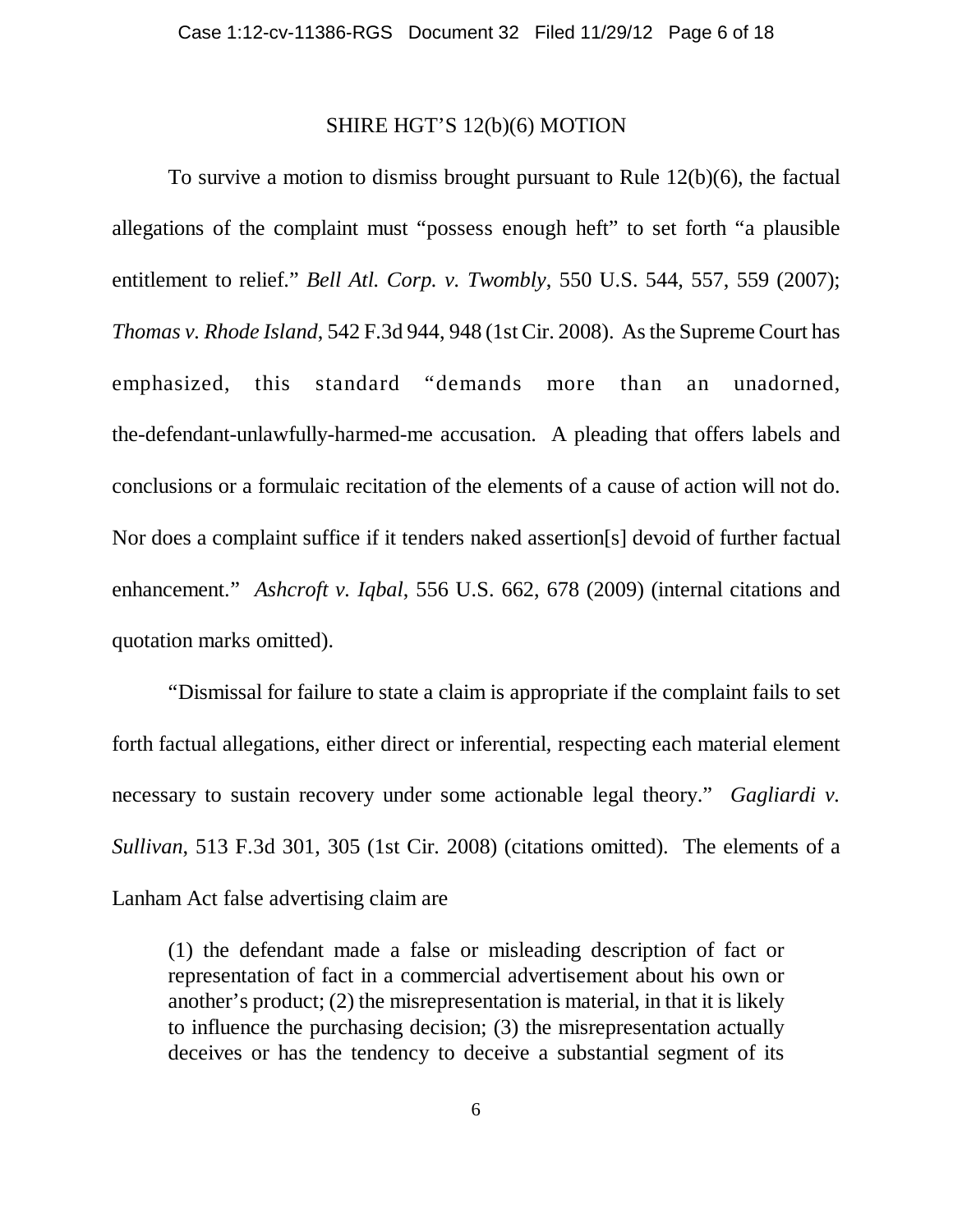audience; (4) the defendant placed the false or misleading statement in interstate commerce; and (5) the plaintiff has been or is likely to be injured as a result of the misrepresentation, either by direct diversion of sales or by a lessening of goodwill associated with its products.

*Cashmere & Camel Hair Mfrs. Inst. v. Saks Fifth Ave.*, 284 F.3d 302, 310-311 (1st

Cir. 2002).

In support of its motion to dismiss, Shire HGT first argues that Genzyme's Verified Complaint fails as a matter of law because the press release did not amount to commercial advertising or promotion. To qualify as a commercial advertisement, "a representation must (a) constitute commercial speech (b) made with the intent of influencing potential customers to purchase the speaker's goods or services (c) by a speaker who is a competitor of the plaintiff in some line of trade or commerce and (d) disseminated to the consuming public in such a way as to constitute 'advertising' or 'promotion.'" *Podiatrist Ass'n, Inc. v. La Cruz Azul De Puerto Rico, Inc.*, 332 F.3d 6, 19 (1st Cir. 2003). Shire HGT contends that its press release is not commercial speech, but rather "scientific speech" that is protected by the First Amendment. *See Miller v. California*, 413 U.S. 15, 35-36 (1973). As Shire HGT views it, the press release rose above ordinary marketing speech that "does no more than propose a commercial transaction," *United States v. United Foods, Inc.*, 533 U.S. 405, 409 (2001), by informing a broad audience of new scientific research establishing the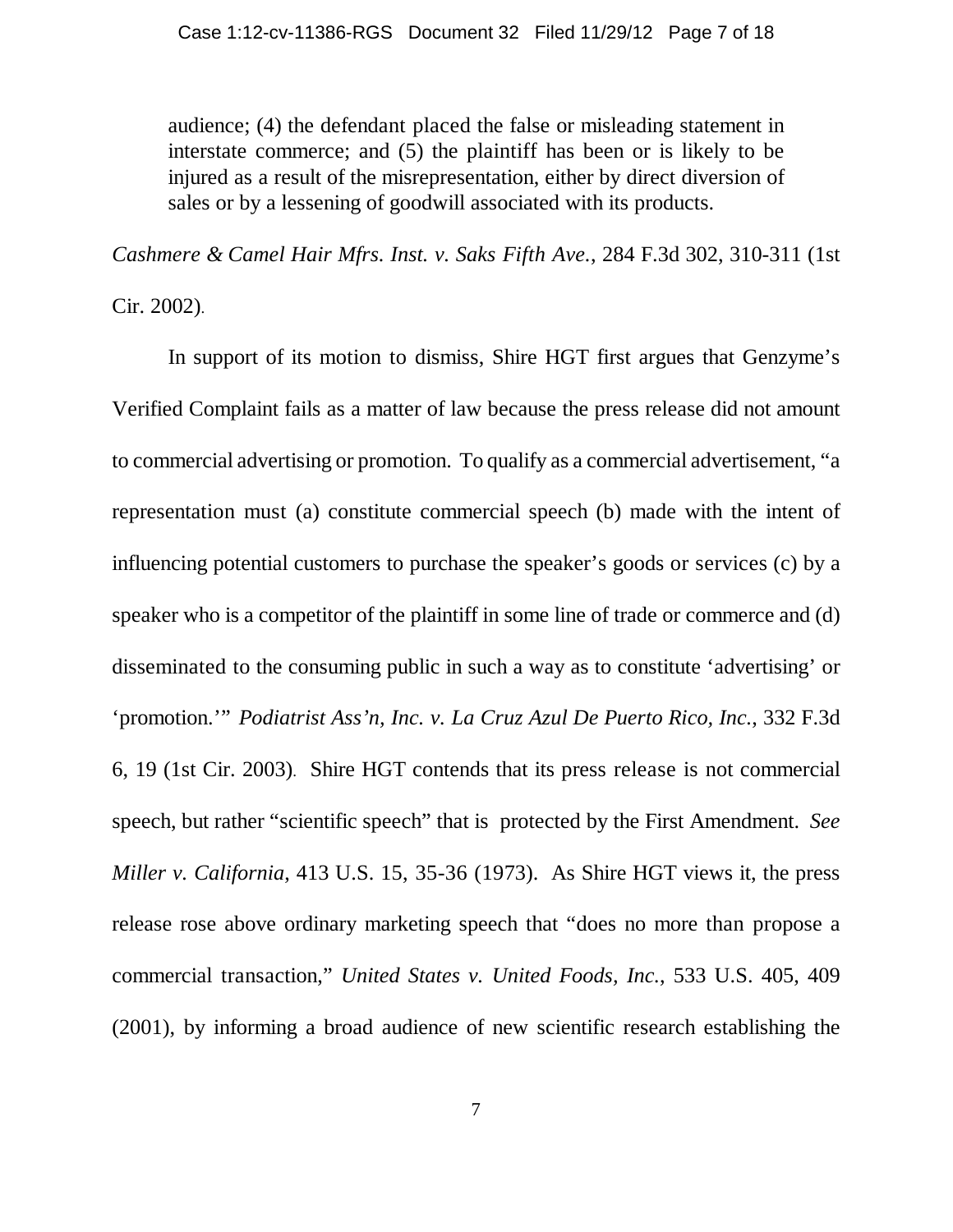superiority of VPRIV as a Gaucher treatment drug. Moreover,

[t]here is no way Shire could have fairly or accurately reported the results of its research on VPRIV and Cerezyme without identifying the products at issue. Thus, any commercial elements of the press release were "inextricably intertwined" with protected, noncommercial scientific expression, requiring treatment of the entire press release as "fully protected expression."

Shire HGT Mem. at 11.

Genzyme agrees that scientific research is protected by the First Amendment, but argues that its secondary dissemination can constitute commercial speech if it is given a pecuniary gloss. *See Washington Legal Found. v. Friedman*, 13 F. Supp. 2d 51, 62- 65 (D.D.C. 1998), vacated in part on other grounds, 202 F.3d 331 (D.C. Cir. 2000) (*WLF*). In *WLF*, the court considered whether under the commercial speech doctrine, the FDA could regulate the dissemination of medical textbook and journal reprints and continuing medical education (CME) seminars that promote off-label uses for prescription drugs. Although the question "is not an easy one," *id.* at 62, the court concluded that selective and/or targeted secondary dissemination of scientific research "is properly classified as commercial speech," *id.* at 65. "It is beyond dispute that when considered outside of the context of manufacturer promotion of their drug products, CME seminars, peer-reviewed medical journal articles and commerciallyavailable medical textbooks merit the highest degree of constitutional protection," *id.*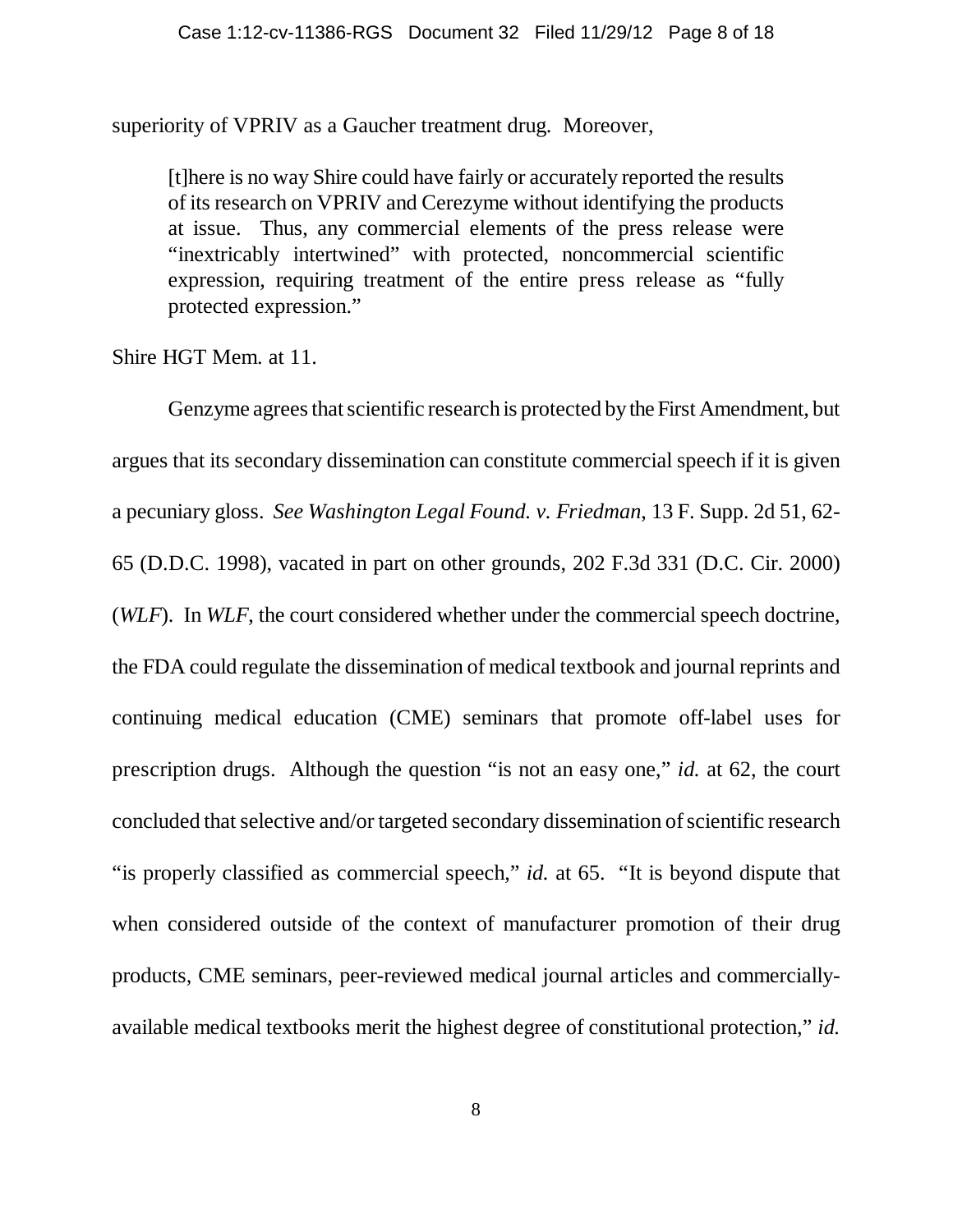at 62, but "[t]he peculiarities of the prescription drug industry make dissemination of

scientific research results an especially important and prevalent marketing tool," *id.* at

63.

For any given off-label prescription drug treatment, there may be a wide variety of scientific research data available, some of which concludes that the off-label treatment is effective, some of which concludes that the treatment is not. [However], manufacturers will likely only seek to disseminate information that presents their product in a favorable light. That fact, combined with the considerable financial resources available to pharmaceutical companies, means that findings concluding that a drug effectively treats a condition is more likely to reach a physician than studies reaching the opposite conclusion. Therefore, physicians could be led to believe that a certain drug is safe and effective because a manufacturer has found, and aggressively promoted, "the one" article that supports use of their drug, even if there exists considerable evidence to the contrary. The potential to mislead, and the harm that could result, convinces this court that it is permissible to "depart from the rigorous review that the First Amendment generally demands."

*Id.* at 65.

In *Gordon & Breach Sci. Publ'rs S.A. v. Am. Inst. of Physics*, 859 F. Supp. 1521

(S.D.N.Y 1994), the court similarly found that the secondary dissemination of a comparative survey of science journals favoring defendant's publications – itself protected speech – was "explicitly promotional in nature" when targeted at librarians – the "audience that represents the core consumers of those products." *Id.* at 1544.

The situation is similar to that of a restaurant or movie review or a *Consumer Reports* product report. While the restaurant review or product report itself constitutes exactly the type of "consumer or editorial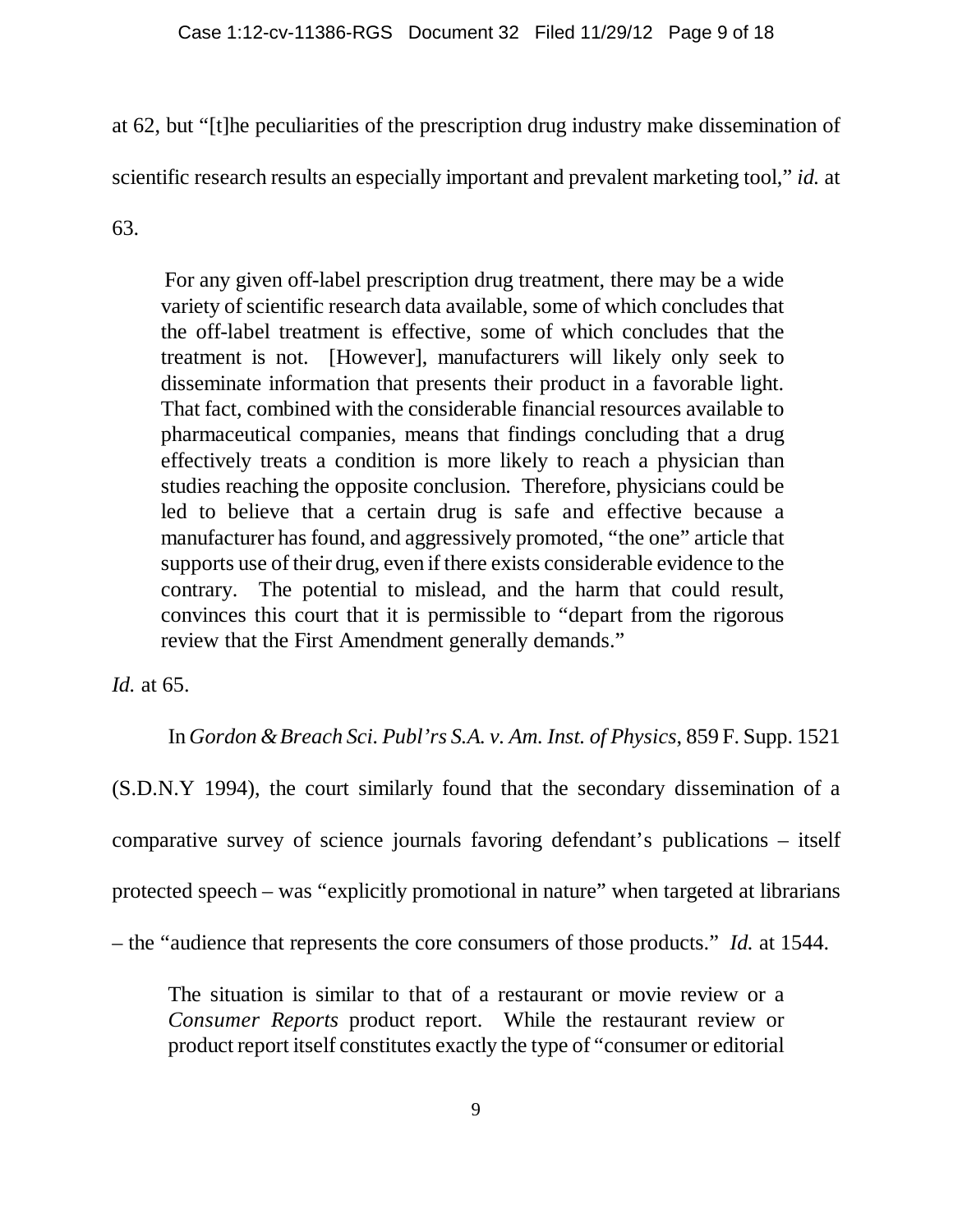comment" that "raise[s] free speech concerns" and which Congress explicitly intended to exclude from [the Lanham Act]'s scope, . . . a restaurant clearly engages in commercial speech when it posts the New York Times review in its window, and General Motors engages in commercial speech when it announces in a television commercial that its car was ranked first by *Consumer Reports.* The *Consumer Reports* article, of course, does not somehow become commercial speech; rather, G.M.'s *use* of the article is commercial speech. Consequently, G.M. may be sued under the Lanham Act, and *Consumer Reports*' testing methodology may become subject to judicial scrutiny to determine whether G.M. "use[d] in commerce" a "false or misleading representation of fact." We do not reach a different conclusion here merely because the secondary user of the articles is the same entity that published them in the first place.

*Id.* at 1544-1545.

The reasoning underlying the holdings of *WLF* and *Gordon & Breach* has been found to apply in contexts similar to this one. In *Bracco Diagnostics, Inc. v. Amersham Health, Inc.*, 627 F. Supp. 2d 384 (D.N.J. 2009), the court, relying on *WLF* and *Gordon & Breach,* found that the secondary dissemination (in press releases and promotional materials) to potential customers of a survey article from the *New England Journal of Medicine*, comparing two x-ray contrast media in a head-to-head competition, constituted commercial speech. *Id.* at 458-459. In this case, while the original presentation of the comparative data at the EWGGD convocation was protected scientific expression, its secondary dissemination in a press release by Shire HGT was not. The press release was not a scientific publication, it directly named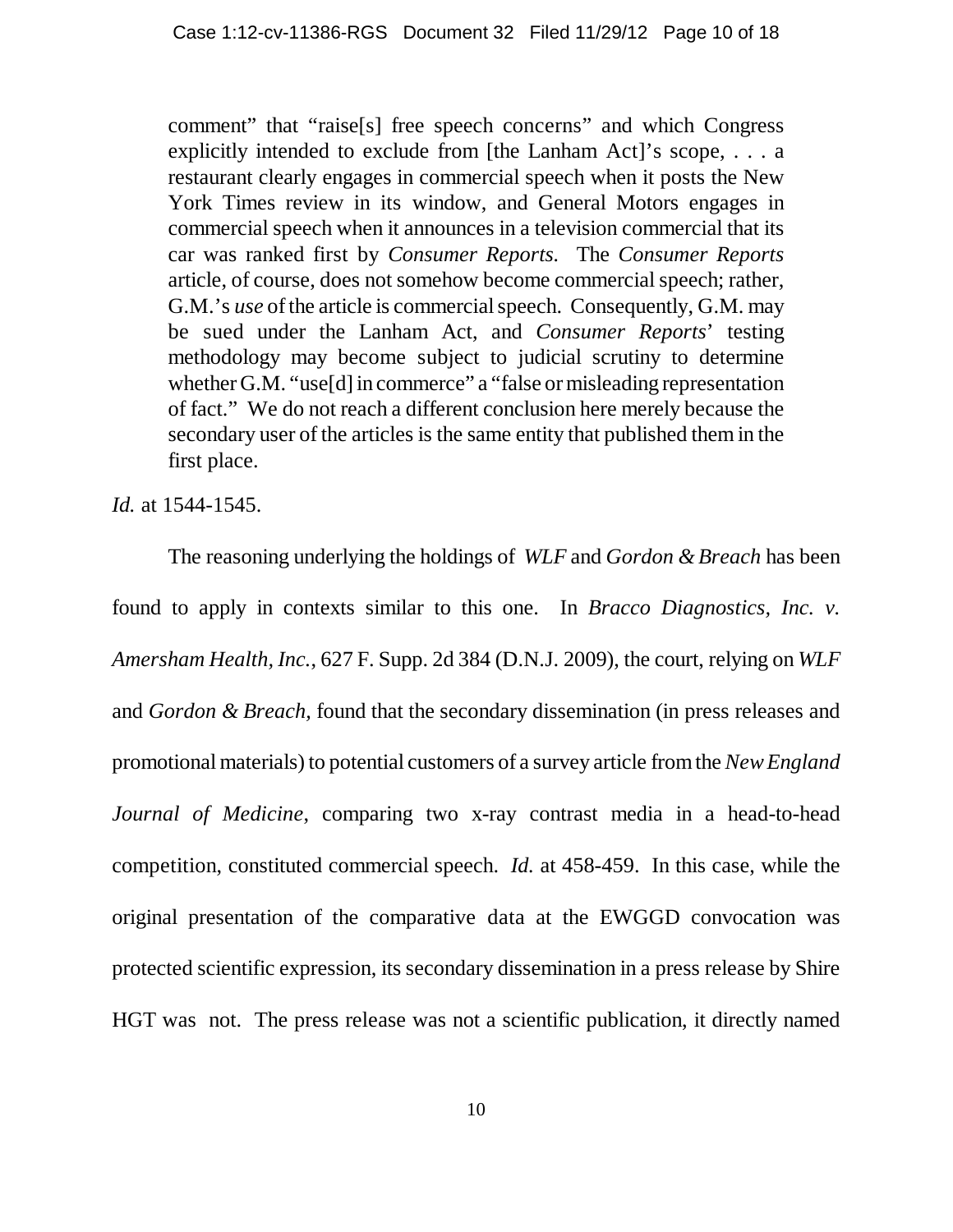VPRIV and Cerezyme, the two principal competitors in the Gaucher disease enzyme replacement therapy market, and it listed Shire plc's stock symbols on its first line. *See United States v. Harkonen*, 2009 WL 1578712, at \*6 (N.D. Cal. June 4, 2009) ("That the speech is a press release and not a peer-reviewed publication, that it refers to a specific commercial product on the market . . . , and that it was unquestionably disseminated for commercial benefit (e.g., the first line notes [defendant]'s Nasdaq stock symbol), are allegations that take the speech at issue outside the realm of pure science speech and move it towards the realm of commercial speech."). Like the promotional speech in *Gordon & Breach* and *Bracco*, the press release selectively disseminated information favorable to Shire HGT's VPRIV and unflattering to Cerezyme to an audience that included both physicians who prescribe Gaucher disease treatments and patients (e.g., those served by the National Gaucher Foundation) who might request a specific treatment. Under the circumstances, Shire HGT's press release may be deemed commercial speech.

Shire HGT's fallback argument is that even if the press release constituted commercial speech, Genzyme's Verified Complaint fails to allege that it contained literally false statements, impliedly false or misleading statements, or embellished claims, because the press release accurately reported the underlying scientific analysis and results. Unless the complained of speech is such that "a court can properly say that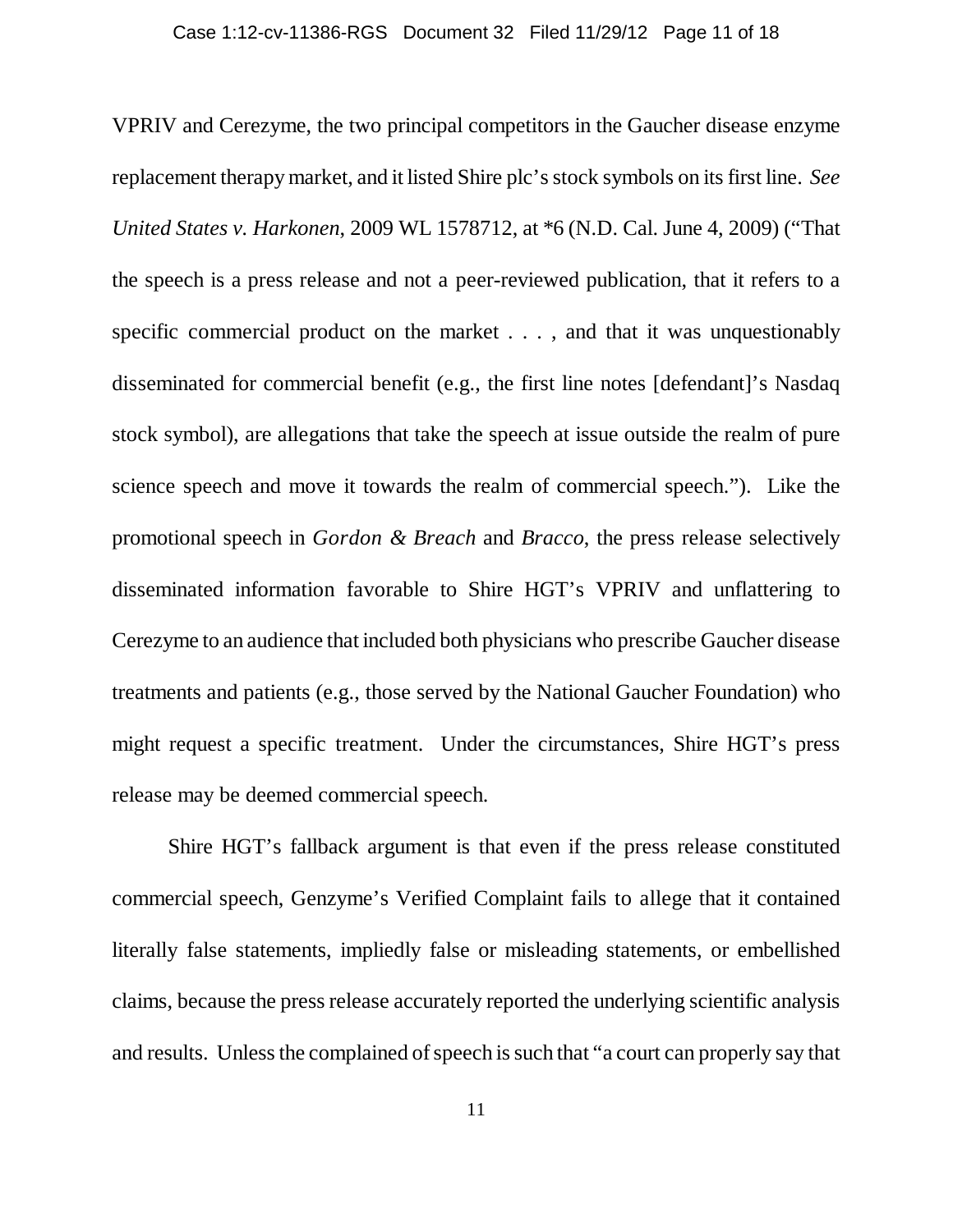no reasonable person could be misled by the advertisement in question," *Pernod Ricard USA, LLC v. Bacardi U.S.A., Inc.*, 653 F.3d 241, 252 (3rd Cir. 2011), "it is not appropriate to resolve [the issue of the truthfulness of the speech] on a motion to dismiss." *World Wrestling Fed'n Entm't, Inc. v. Bozell*, 142 F. Supp. 2d. 514, 529 (S.D.N.Y. 2001). In *Pernod*, the court found that despite the prominent mark "Havana Club," Bacardi's rum labels were not misleading because they clearly stated that the product was "Puerto Rican Rum" that was "distilled and crafted in Puerto Rico." *Pernod*, 653 F.3d at 252. In contrast, Genzyme alleges that the press release conveyed the literally false message that VPRIV outperforms Cerezyme in improving patient BMD. VC ¶ 28. Unlike the clear picture in *Pernod*, the veracity of this allegation involves a delving into murky scientific data and analysis, a task that cannot be satisfactorily undertaken on a motion to dismiss where the court is largely confined to the allegations of the complaint.3

 $3$  Genzyme also alleges that (1) rather than being "new," the data reported by Shire HGT's press was release collected in clinical trials in 2008-2009, VC ¶ 31; (2) despite stating that BMD was an exploratory end point of the reported clinical trials, the press release gives the misleading overall impression that the clinical trials were designed to test VPRIV and Cerezyme's efficacy vis-à-vis BMD, VC ¶ 32; and (3) the underlying clinical trials and analysis suffered from a variety of undisclosed methodological defects that biased or failed to support the results. VC ¶ 33-34. *Cf. Goron & Breach*, 859 F. Supp. at 1544 ("*Consumer Reports*' testing methodology may become subject to judicial scrutiny to determine whether G.M. 'use[d] in commerce' a 'false or misleading representation of fact.'"). These also are complex factual allegations whose veracity cannot be fairly tested by way of a motion to dismiss.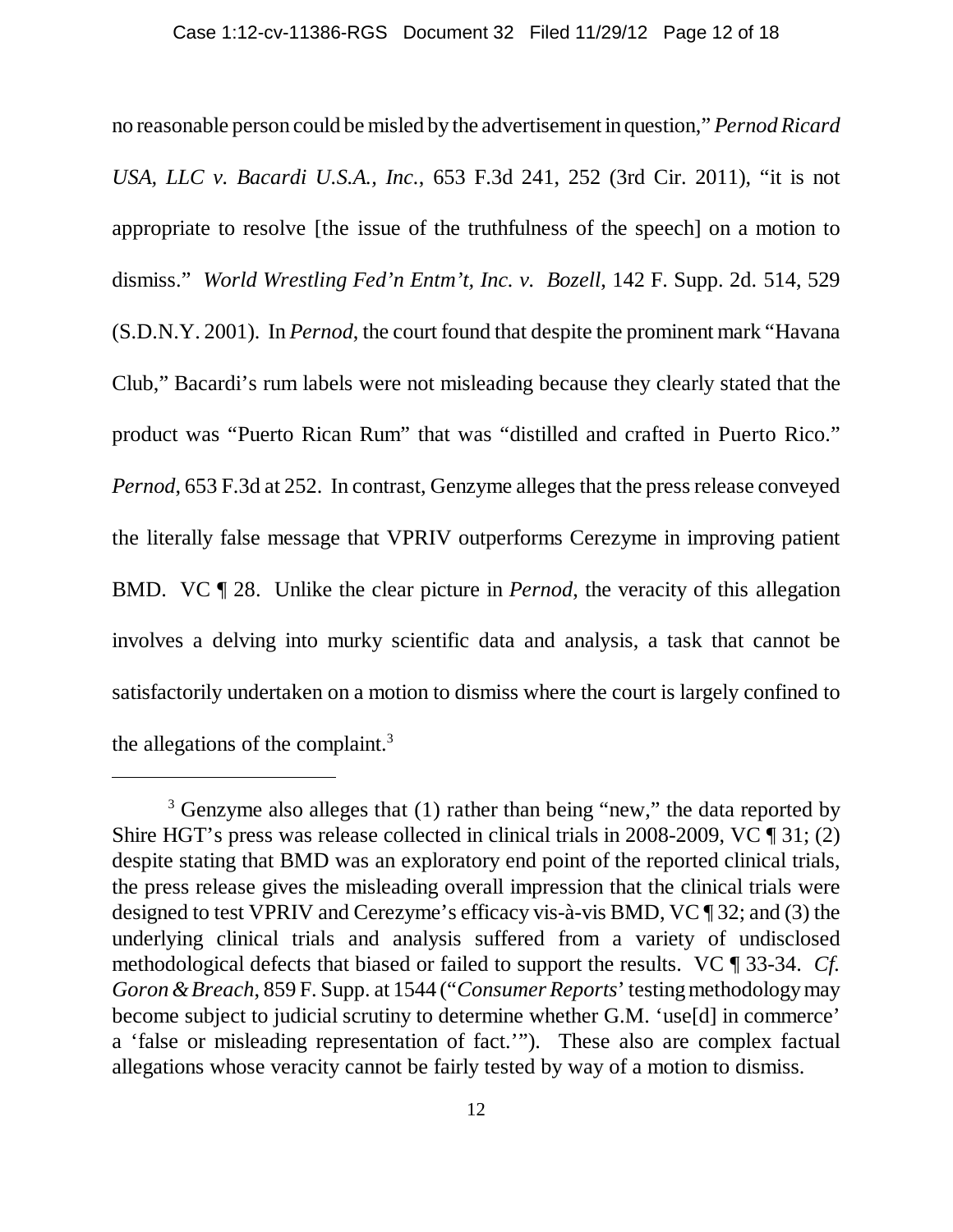Shire HGT finally argues that Genzyme has failed to sufficiently allege the necessary element of consumer deception because the physicians who prescribe Gaucher disease treatments are sophisticated experts who are not easily misled. However, as the court noted in *WLF*, a pharmaceutical manufacturer's selective promotion of favorable scientific information could be potentially misleading even to sophisticated and experienced doctors. *WLF*, 13 F. Supp. 2d at 65. Moreover, patients, who are less sophisticated, also constitute a segment of the relevant audience because they are the ultimate consumers of the prescribed medication. *See Kos Pharm. Inc. v. Andrx Corp.*, 369 F.3d 700, 715 n.12 (3d Cir. 2004) (noting the increasing prevalence of prescription medication advertisements that are aimed directly at influencing patient choices). At the pleading stage Genzyme is entitled to the benefit of a presumption of consumer deception because it has alleged the dissemination of literally false statements. *Cashmere*, 284 F.3d at 314-315. Because all of the necessary elements of a Lanham Act violation are sufficiently plead, Shire HGT's motion to dismiss will be denied.

## SHIRE PLC'S 12(b)(2) MOTION

As plaintiff, Genzyme ultimately bears the burden of persuading the court that in personam jurisdiction exists over Shire plc. *See Mass. Sch. of Law at Andover, Inc. v. Am. Bar Ass'n*, 142 F.3d 26, 34 (1st Cir. 1998). At the motion to dismiss stage, a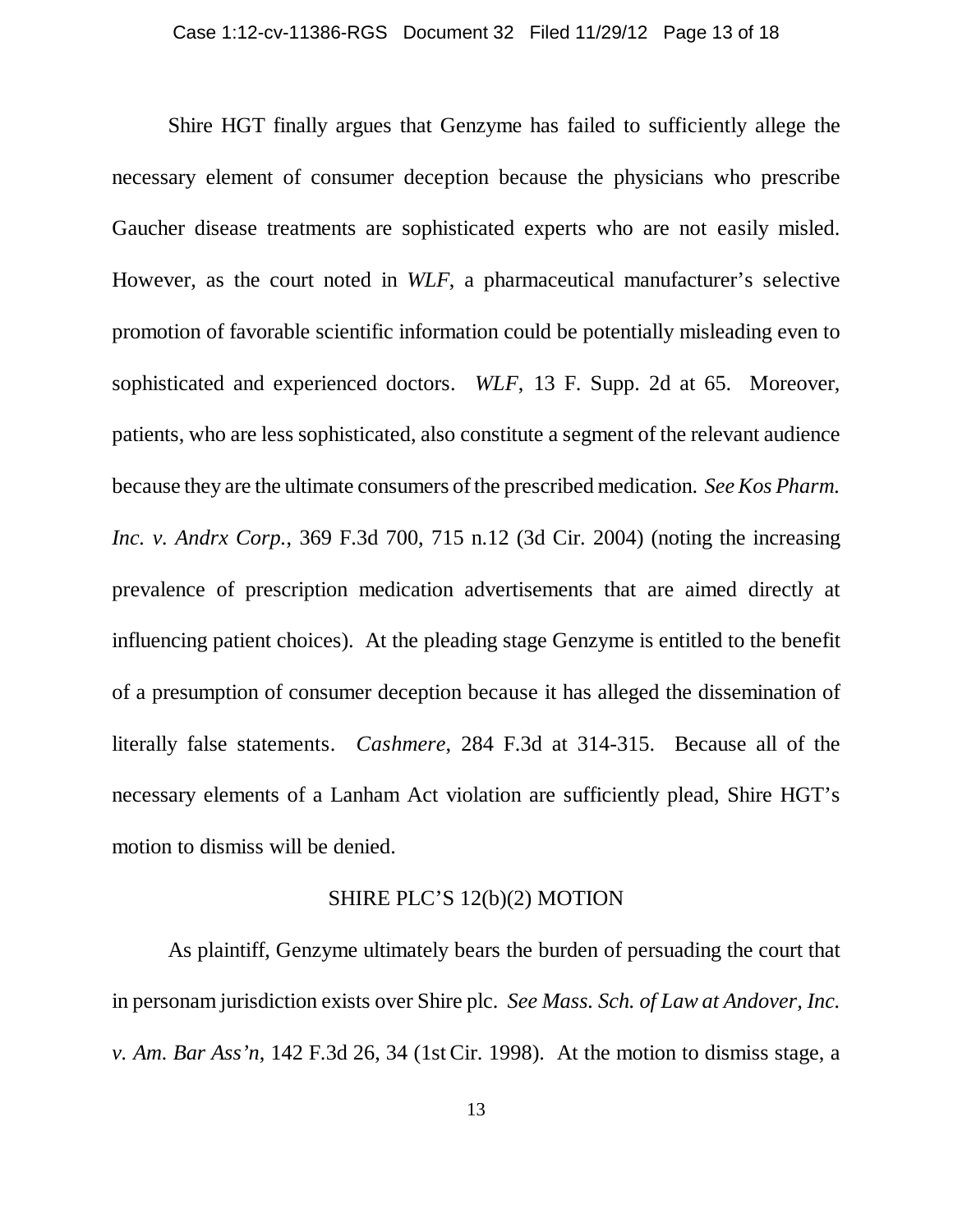court ordinarily applies a prima facie standard and construes the facts affirmatively alleged by Genzyme "in the light most congenial to [its] jurisdictional claim." *Id.* "However, '[t]he prima facie showing of personal jurisdiction must be based on evidence of specific facts set forth in the record.' In other words, '[t]he plaintiff must go beyond the pleadings and make affirmative proof.'" *Negron-Torres*, 478 F.3d at 23, quoting *Boit v. Gar-Tec Prods., Inc.*, 967 F.2d 671, 675 (1st Cir. 1992). "A court need not . . . credit bald allegations or unsupported conclusions." *Carreras v. PMG Collins, LLC*, 660 F.3d 549, 552 (1st Cir. 2011).

Genzyme does not seriously assert that the court has general personal jurisdiction over Shire plc.<sup>4</sup> Rather, it alleges specific jurisdiction. "Specific personal jurisdiction . . . may only be relied upon 'where the cause of action arises directly out of, or relates to, the defendant's forum-based contacts.'" *Pritzker v. Yari*, 42 F.3d 53, 60 (1st Cir. 1994), quoting *United Elec. Workers v. 163 Pleasant St. Corp.*, 960 F.2d 1080, 1088- 1089 (1st Cir. 1992). To be constitutionally fair,<sup>5</sup> the exercise of specific jurisdiction

<sup>&</sup>lt;sup>4</sup> As will be seen, Shire plc's only contact with this forum – guaranteeing certain of Shire HGT's leases of real property in Massachusetts, Stewart Decl. ¶ 7 – would not rise to the level of "'continuous and systematic general business contacts'" between Shire plc and Massachusetts. *United States v. Swiss Am. Bank, Ltd.*, 274 F.3d 610, 619 (1st Cir. 2001), quoting *Helicopteros Nacionales de Colombia, S.A. v. Hall*, 466 U.S. 408, 416 (1984).

<sup>&</sup>lt;sup>5</sup> A federal court may only exercise personal jurisdiction in Massachusetts consistent with the Massachusetts Long-Arm Statute and within the constitutional limits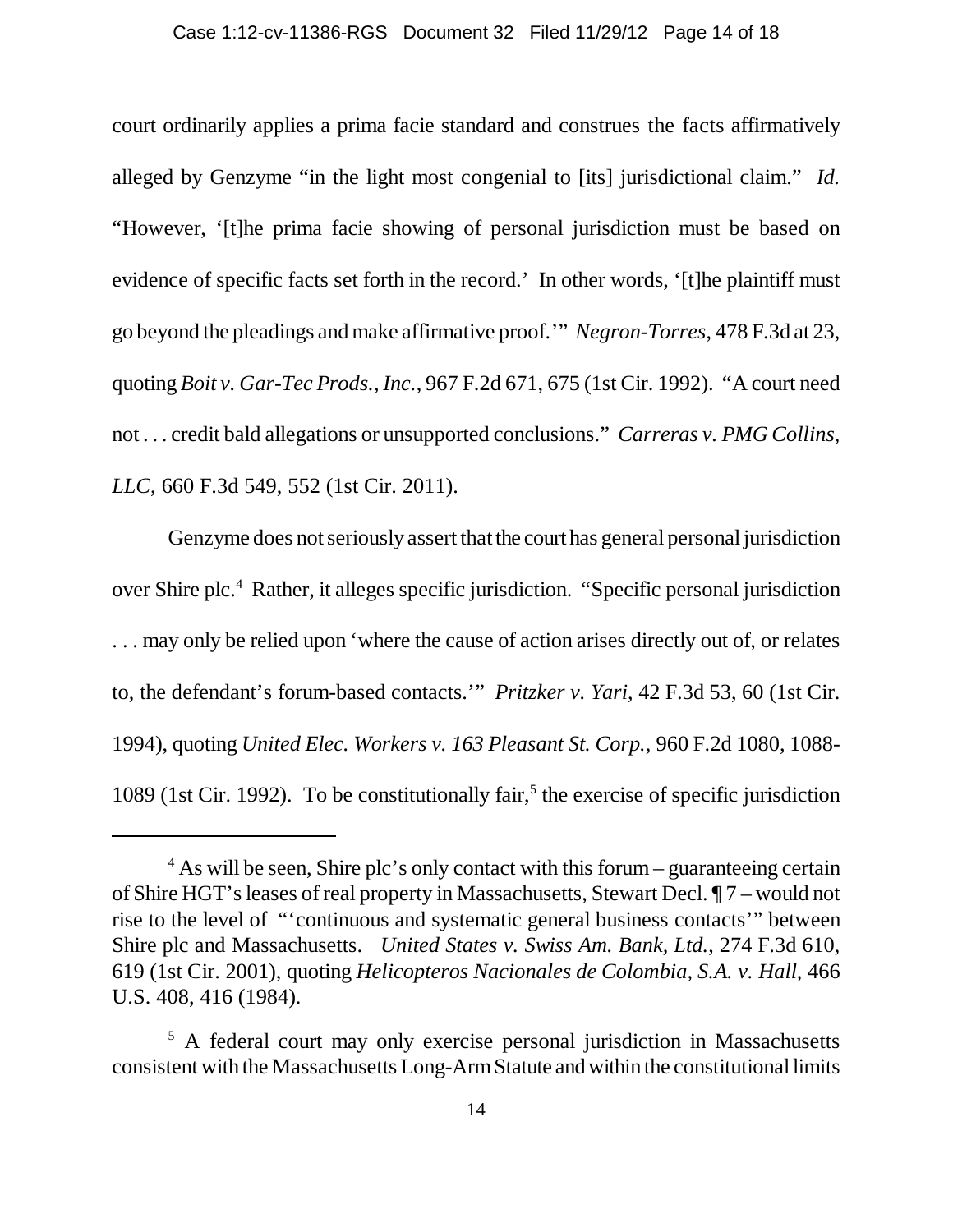must meet a three-part test:

[f]irst, the claim underlying the litigation must directly arise out of, or relate to, the defendant's forum-state activities. Second, the defendant's in-state contacts must represent a purposeful availment of the privilege of conducting activities in the forum state, thereby invoking the benefits and protections of that state's laws and making the defendant's involuntary presence before the state's courts foreseeable. Third, the exercise of jurisdiction must, in light of the Gestalt factors, be reasonable.

*Pleasant St.*, 960 F.2d at 1089.

The lynchpin of this test is the second element – purposeful availment. Genzyme argues that Shire plc purposefully availed itself of the privilege of conducting business in Massachusetts because "Shire [plc] took actions to create the Shire Press Release and make it available on its website," thereby targeting and harming Genzyme, a Massachusetts company. Genzyme Opp'n at 9. "Second, Shire [plc] has entered into an exclusive agreement with Shire HGT to sell VPRIV in Massachusetts and the United States." *Id.* Therefore, it was "foreseeable that Shire [plc] might one day end up before the courts of Massachusetts." *Id.*

Neither allegation withstands scrutiny. First, it is uncontradicted that Shire HGT, and not Shire plc, created the press release and was responsible for its publication on

of due process. *Pleasant St.*, 960 F.2d at 1086. The Supreme Judicial Court interprets the Massachusetts Long-Arm Statute as co-extensive with the jurisdictional limits permitted under the U.S. Constitution. *See "Automatic" Sprinkler Corp. of Am. v. Seneca Foods Corp.*, 361 Mass. 441, 443 (1972).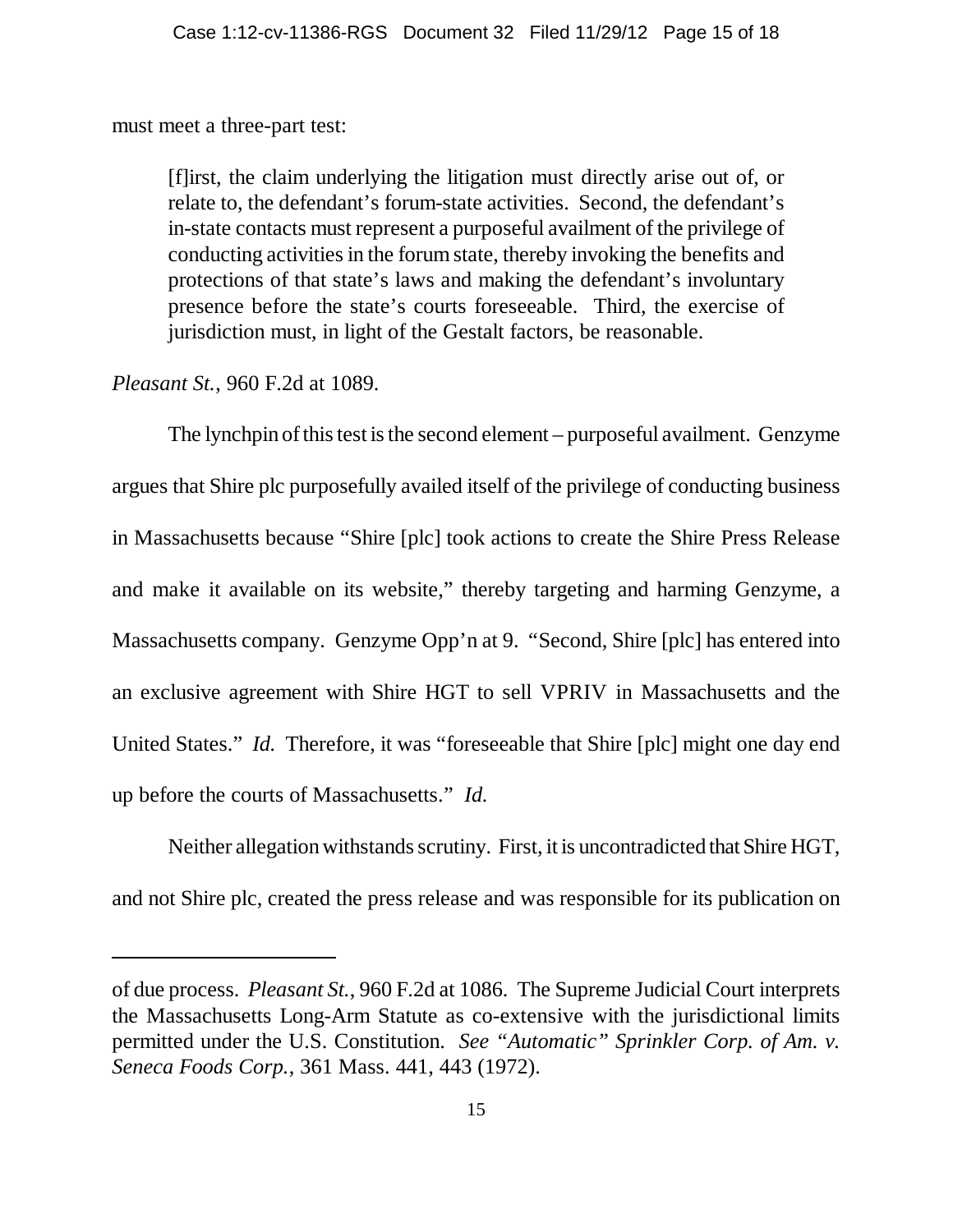the Shire plc website.<sup>6</sup> Genzyme has not pointed the court to any case finding purposeful availment where a *third*-party has disseminated information on a passive host's website. Second, the public records maintained by the FDA and the United States Trademark Office establish that Shire HGT holds the authorization to market and sell VPRIV, and is the owner of the VPRIV mark. Moreover, the existence of a license agreement between Shire plc and Shire HGT would not support a finding of specific personal jurisdiction in this case, as the Lanham Act claim does not arise out of the relationship between Shire plc and Shire HGT. Because Genzyme has failed to satisfy the "purposeful availment" prong of the personal jurisdiction test, it is unnecessary to address the remaining prongs.

The final arrow in Genzyme's quiver is the argument that, even in the absence of direct specific jurisdiction, the court should impute Shire HGT's actions to Shire plc, and treat Shire plc as the alter-ego of Shire HGT for jurisdictional purposes. To overcome the presumption of separate corporate identity and assert personal jurisdiction over a parent corporation based on its subsidiary's forum contacts, there must be a "plus" factor "beyond the subsidiary's mere presence within the bosom of the corporate family." *Donatelli v. Nat'l Hockey League*, 893 F.2d 459, 465-466 (1st

<sup>6</sup> That Shire HGT's press release identified Shire plc and its stock trading symbols is not unusual given that Shire plc is Shire HGT's ultimate corporate parent.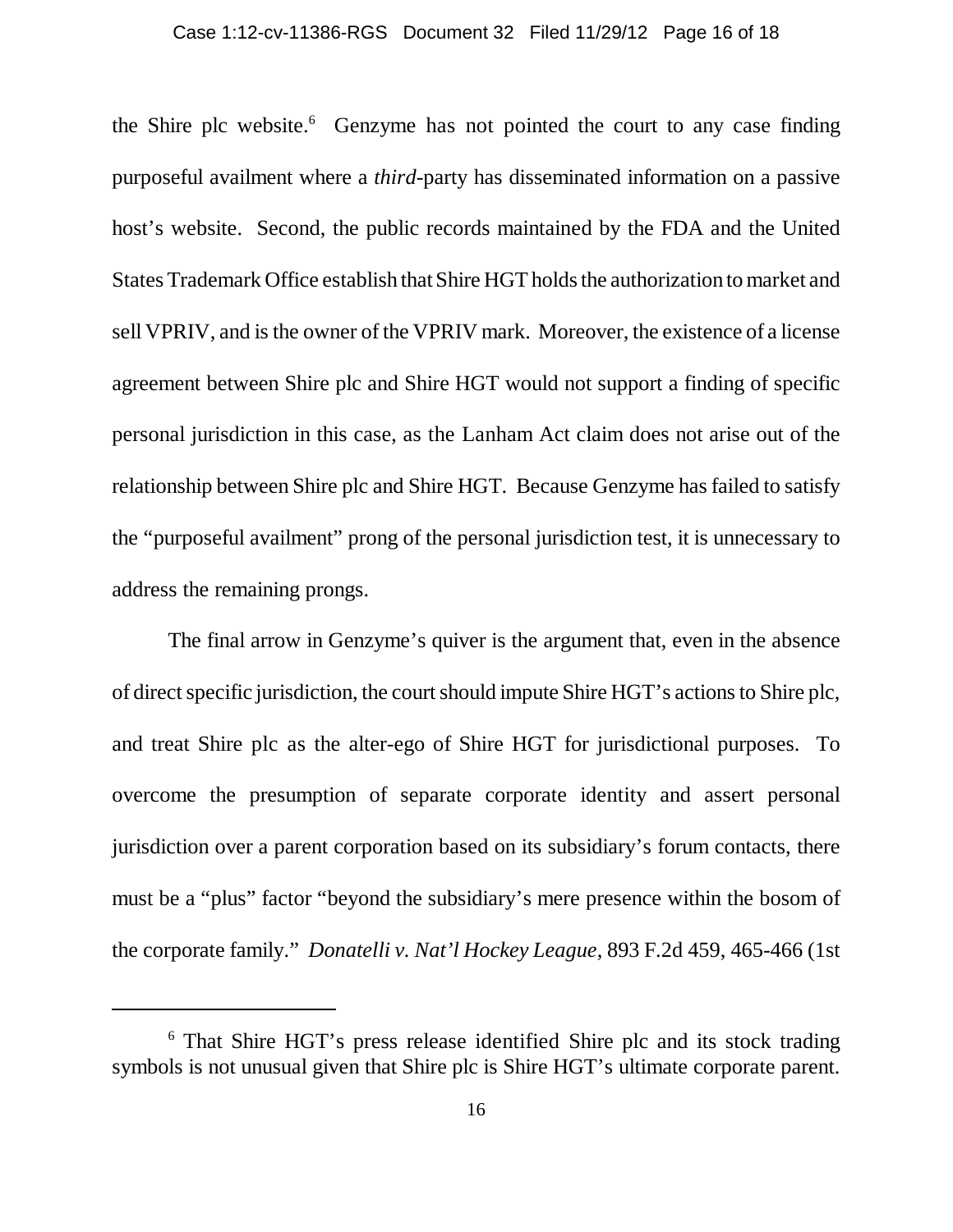Cir. 1990). These "plus" factors include an agency relationship between the two corporations, a degree of control by the parent that is more than common ownership and directorship, or clear and convincing evidence that the subsidiary is not a functioning entity, but simply an empty shell. *Id.* at 466. The evidence Genzyme has marshaled does not meet the applicable test. *See Escude Cruz v. Ortho Pharm. Corp.*, 619 F.2d 902, 905 (1st Cir. 1980) (presumption of corporate separateness must be overcome by clear and convincing evidence). The allegation that Shire plc purchased Shire HGT's corporate campus in Massachusetts is refuted by public records. Shire plc's inclusion of Shire HGT in its Securities and Exchange Commission filings and publicity materials amounts to nothing more than evidence of "common ownership and directorship." Finally, Genzyme has come forward with no evidence that implicates Shire plc in the composition and dissemination of the press release.

Anticipating this finding, Genzyme requests the opportunity to take discovery to bolster its claim for personal jurisdiction overShire plc. The court has the discretion to permit limited jurisdictional discovery where a plaintiff has made out a "colorable case" for the existence of personal jurisdiction and has "present[ed] facts to the court which show why jurisdiction would be found if discovery were permitted." *Negron-Torres*, 478 F.3d at 27 (citation omitted). This, Genzyme has not done.

### ORDER